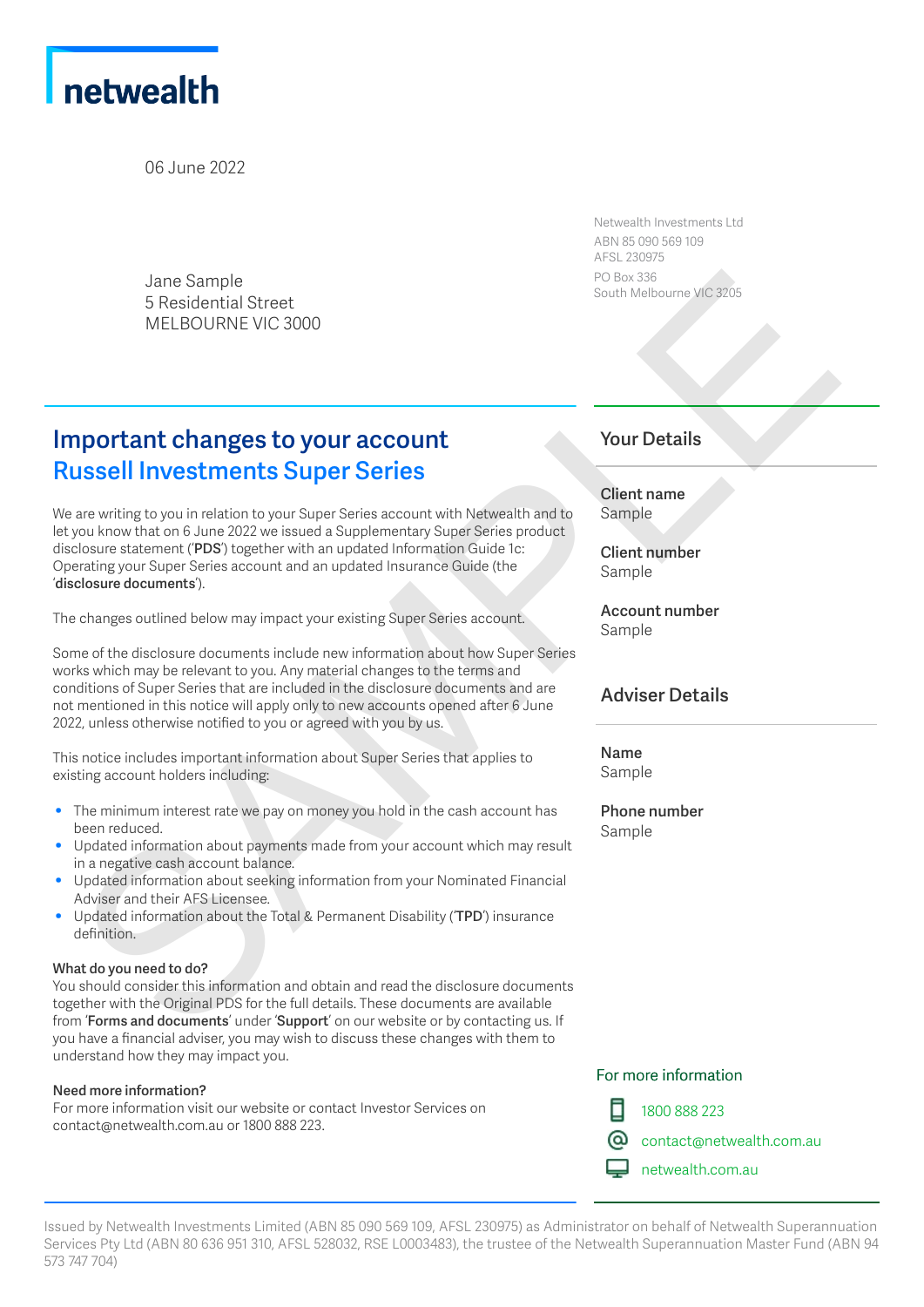Our website also contains member and fund information that is updated from time to time. This includes but is not limited to past member notices, outcomes assessments and portfolio holdings disclosure information. You can access such information free of charge from '**Forms and documents**' under '**Member information**' on our website or by contacting us.

## **Summary of changes**

Below is a summary of the key changes which may impact the way you use Super Series. All capitalised terms not defined in this summary have the meanings ascribed to them in the disclosure documents.

#### **Minimum interest rate we pay on money you hold in the cash account**

We have reduced the minimum interest rate that we will pay on money you have in your cash account, as shown in the table below. We have made this change because of changes to the way our bank calculates the interest paid on cash deposits.

| below. We have made this change because of changes to the way our bank calculates the interest paid on cash deposits.                                                                                                                                                                                                                                                                                                                                                                                                                                                                                                                                                                                                           |                                                                                                                                                                                                                                                                                                                                                                                                                                                                       |
|---------------------------------------------------------------------------------------------------------------------------------------------------------------------------------------------------------------------------------------------------------------------------------------------------------------------------------------------------------------------------------------------------------------------------------------------------------------------------------------------------------------------------------------------------------------------------------------------------------------------------------------------------------------------------------------------------------------------------------|-----------------------------------------------------------------------------------------------------------------------------------------------------------------------------------------------------------------------------------------------------------------------------------------------------------------------------------------------------------------------------------------------------------------------------------------------------------------------|
| <b>Previous interest rate</b>                                                                                                                                                                                                                                                                                                                                                                                                                                                                                                                                                                                                                                                                                                   | <b>New interest rate</b>                                                                                                                                                                                                                                                                                                                                                                                                                                              |
| The funds in your cash account earn monthly interest at a rate<br>set by us and the Administrator. The rate is usually set at no<br>less than 0.50% p.a. less than the target cash rate set by the<br>Reserve Bank of Australia during the month (which is often<br>referred to as the official cash rate ('Official Cash Rate')).                                                                                                                                                                                                                                                                                                                                                                                              | The funds in your cash account earn monthly interest at a rate<br>set by us and the Administrator. The rate is usually set at no<br>less than 0.65% p.a. less than the target cash rate set by the<br>Reserve Bank of Australia during the month (which is often<br>referred to as the official cash rate ('Official Cash Rate')). If you<br>hold more than \$250,000 in your cash account then the rate<br>may be lower on part or all of the amount over \$250,000. |
| Currently we pay no interest on your cash account as the RBA target rate is only 0.35% p.a. Information about the rate of<br>interest you earn on funds held in your cash account is published on our website at<br>https://www.netwealth.com.au/web/personal/investment-options/term-deposits-and-cash                                                                                                                                                                                                                                                                                                                                                                                                                         |                                                                                                                                                                                                                                                                                                                                                                                                                                                                       |
| The cash account is intended for use as a short-term transaction account and is not intended to be used as an investment<br>option. You must maintain a minimum cash balance of 1% of your Super Series account (up to \$5,000) or \$500, whichever is<br>greater, plus sufficient funds for income stream payments and insurance premiums. This means that the reduction in the<br>minimum interest rate is not expected to have a significant impact on members.                                                                                                                                                                                                                                                              |                                                                                                                                                                                                                                                                                                                                                                                                                                                                       |
| If you require cash-based investments as part of your investment strategy, you can obtain information about the available<br>investment options on our website, by contacting us, or from your adviser.                                                                                                                                                                                                                                                                                                                                                                                                                                                                                                                         |                                                                                                                                                                                                                                                                                                                                                                                                                                                                       |
| Updated information about payments from your account which may result in a negative cash account balance<br>If an income stream payment is due to be made from your account (or we receive an instruction from the Australian Taxation<br>Office to release monies from your account) and there is insufficient cash in your cash account, we generally allow your cash<br>account to go into a negative balance to fund the payment. We may, at our discretion, also allow your cash account to go<br>negative to meet other lump sum withdrawals from your account. Generally we will only allow this to occur if the negative cash<br>account balance is no more than 80% of the value of the liquid assets in your account. |                                                                                                                                                                                                                                                                                                                                                                                                                                                                       |
| If your cash account goes negative at any time, interest will be charged on the negative amount at the same rate as interest<br>paid on positive cash account balances. Further details can be found in the Supplementary PDS.                                                                                                                                                                                                                                                                                                                                                                                                                                                                                                  |                                                                                                                                                                                                                                                                                                                                                                                                                                                                       |
| Updated information about seeking information from your Nominated Financial Adviser and their AFS Licensee<br>We may seek and receive information or documents from your Nominated Financial Adviser and their AFS Licensee in relation<br>that have been provided to you by your Nominated Financial Adviser.                                                                                                                                                                                                                                                                                                                                                                                                                  | to advice fees deducted from your cash account, including but not limited to fee disclosure statements or statements of advice                                                                                                                                                                                                                                                                                                                                        |
| Updated information about the definition of Total and Permanent Disability ('TPD')<br>or were previously underwritten and restricted to the limited definition of TPD as part of special acceptance terms, the TPD<br>definition requires meeting conditions described in the Insurance Guide. In addition, in the insurer's opinion you must have<br>become incorporated due to injury oichness or disease and see result are unlikely to engage in any esquestion for which you                                                                                                                                                                                                                                               | If your date of TPD is on or after 1 December 2021 and you are aged 65 or over, or not employed at all in the previous 16 months,                                                                                                                                                                                                                                                                                                                                     |

#### **Updated information about payments from your account which may result in a negative cash account balance**

#### **Updated information about seeking information from your Nominated Financial Adviser and their AFS Licensee**

#### **Updated information about the definition of Total and Permanent Disability ('TPD')**

If your date of TPD is on or after 1 December 2021 and you are aged 65 or over, or not employed at all in the previous 16 months, or were previously underwritten and restricted to the limited definition of TPD as part of special acceptance terms, the TPD definition requires meeting conditions described in the Insurance Guide. In addition, in the insurer's opinion you must have become incapacitated due to injury, sickness or disease and as a result are unlikely to engage in any occupation for which you are reasonably qualified by education, training or experience.

Issued by Netwealth Investments Limited (ABN 85 090 569 109, AFSL 230975) as Administrator on behalf of Netwealth Superannuation Services Pty Ltd (ABN 80 636 951 310, AFSL 528032, RSE L0003483), the trustee of the Netwealth Superannuation Master Fund (ABN 94 573 747 704)